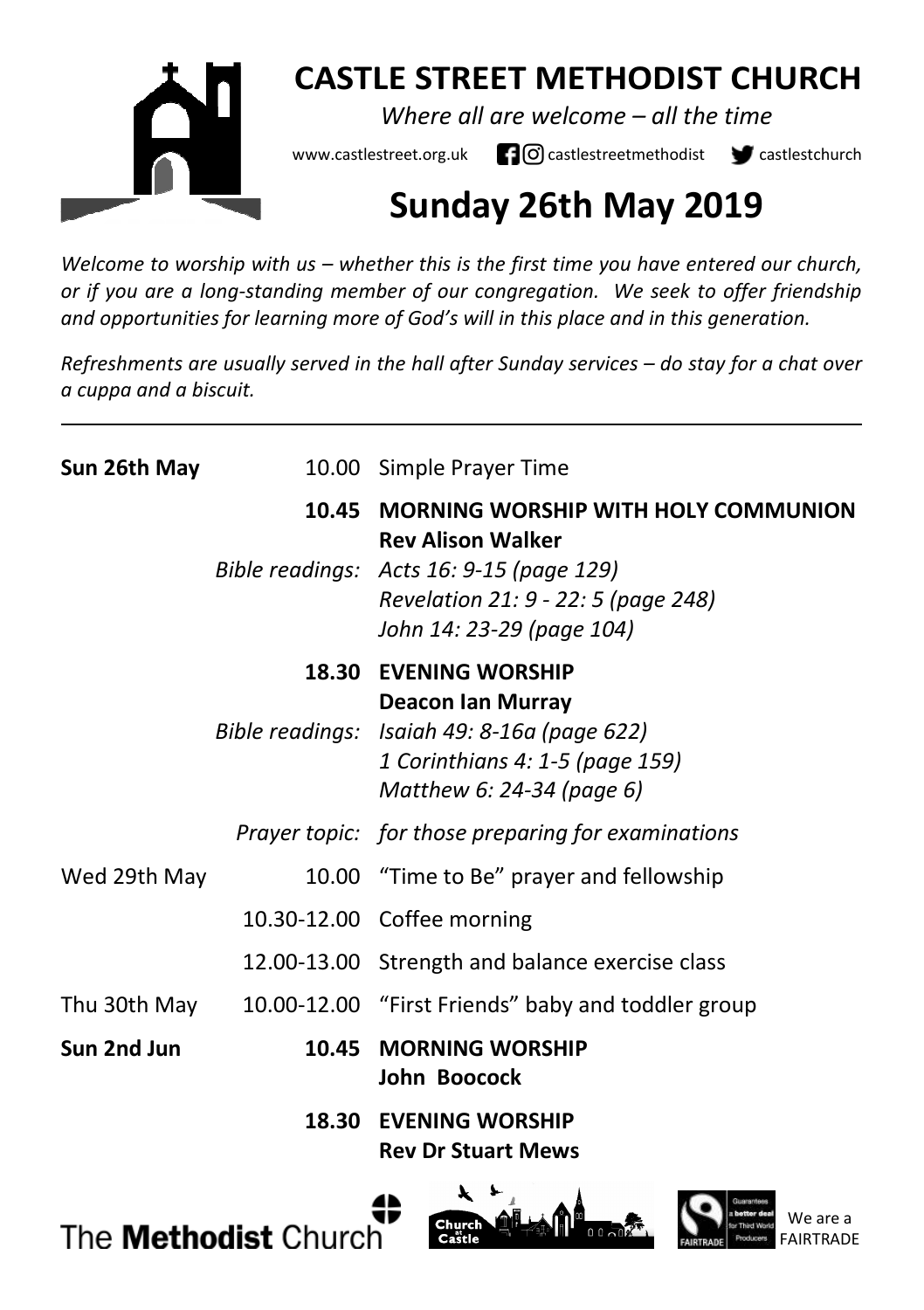## **Welcome to Castle Street Methodist Church!**

If you are worshipping with us for the first time, please make yourself known to one of the stewards and pick up a welcome leaflet. All people of this church are part of the ministry, led by the Revd Alison Walker who may be contacted electronically via the church website or by telephone on (01223) 872 862.

Our church magazine *Castle View* contains more details of events taking place each month – please pick up a copy of the latest issue.

There is a **Prayer Request** book at the back of the church, which is used during services and at prayer meetings – but remember it is on display for anyone in the church to read, so please respect the privacy of those concerned and avoid including names and other personal details unless specifically requested.

#### **Revd John Snaith, RIP**

With sadness, we announce the news that Revd John Snaith died on Monday. John came from a distinguished (Primitive) Methodist background. His father, Dr Norman Snaith, was President of Conference and a distinguished Old Testament scholar. John, in turn, became a Methodist minister and Hebrew scholar. He kept a notebook listing every sermon he had ever preached and its subject. Funeral arrangements are not yet known. We remember John's daughter and their wider family and friends in our prayers.

 $~\sim$ ~~~~~~~

 $~\sim$  $\sim$  $\sim$  $\sim$  $\sim$  $\sim$ 

#### **"Table Talk"**

A reminder that "Table Talk" will not meet this week.

#### **Castle Street World Church Weekend – Saturday 8th and Sunday 9th June**

We're celebrating the World Church in two weeks' time, with an African and Fair Trade themed weekend. It is also an opportunity to raise funds for our circuit project, which will contribute towards the building of a new Methodist youth centre in Kenya.

On Saturday evening, starting at 5.30pm, we shall play "The Chocolate Game" – a game for all the family, which traces the journey of the cocoa bean from tree to chocolate bar, discovering the difficulties faced by workers in the chocolate trade. There will also be the chance to enjoy Fair Trade chocolate cakes and other nibbles. Then Bishop Alice Muthoni Mwilla of the Kenyan Methodist Church will lead All-Age Worship on Sunday morning, which we hope will be quite African in style.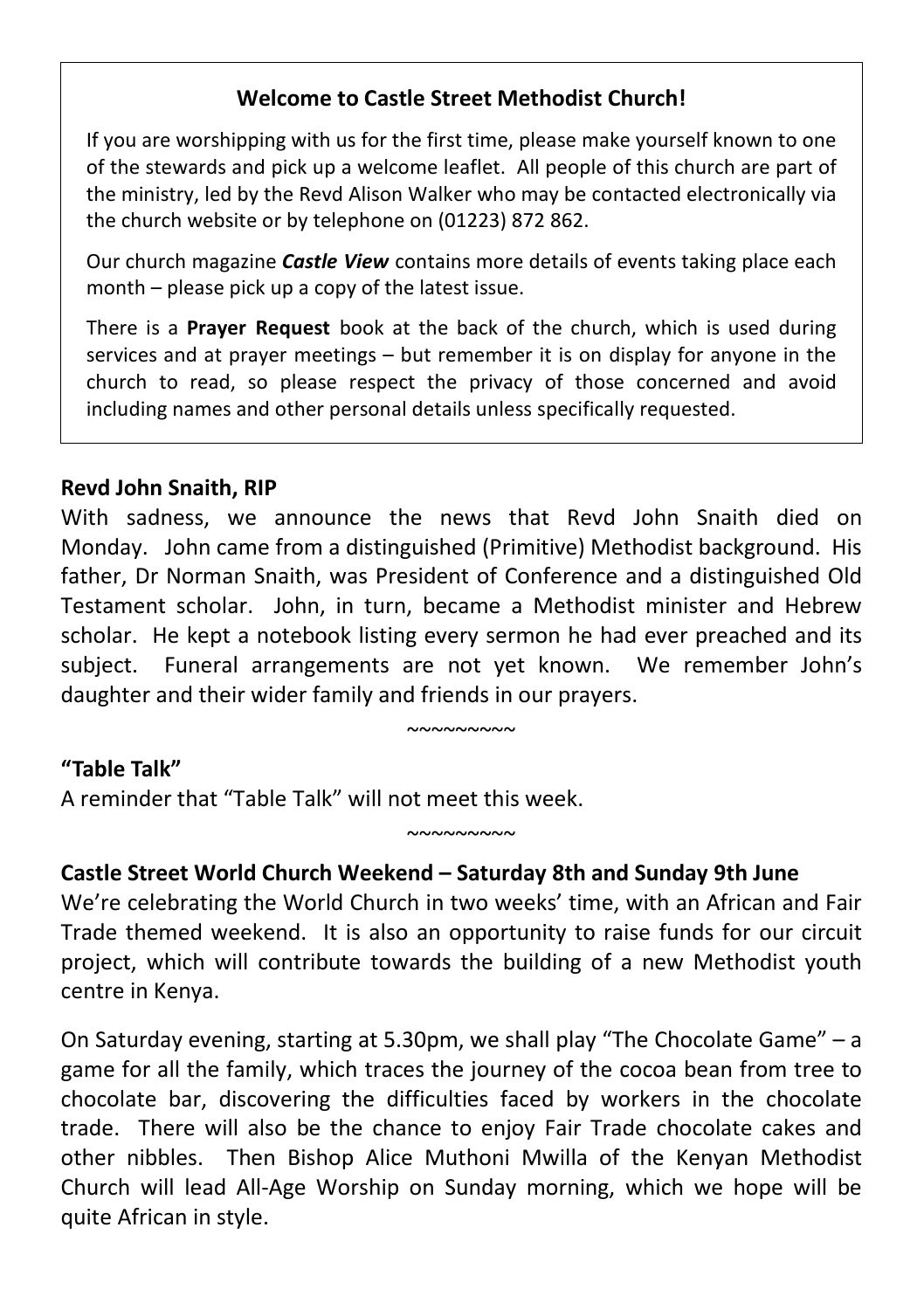## **Church at Castle Pentecost Picnic, Sunday 9th June, 3pm to 4.30pm**

A united bring-and-share picnic in St Giles' Church Garden, with fun activities for all ages. This will be an informal gathering of unity, with all churches in the neighbourhood invited to come along and join in the celebration of Pentecost. It is hoped that each church represented will share a song from the rich variety of church tradition as an informal entertainment, and bring some food to share with one another. Drinks will be provided. We are asked to RSVP, so please have a word with a steward if you plan to go.

 $~\sim$  $\sim$  $\sim$  $\sim$  $\sim$  $\sim$ 

#### **"Thy Kingdom Come" – Cambridge Beacon Prayer Event, Sunday 9th June**

Come and join in worshipping and praying together "The Kingdom Come" – in our nation, city and time! It's at Great St Mary's Church, and starts at 6.30pm. Join the global wave of prayer between 30th May and 9th June. #TKC19

 $~\sim\sim\sim\sim\sim\sim\sim\sim$ 

#### **Accommodation wanted for June to September**

A student is looking for accommodation during her placement at NIAB this summer. Ideally she is looking for somewhere in or near the Castle or Arbury areas. If anyone has any suggestions or can offer a room, please contact Alison.

 $~\sim$ ~~~~~~~

#### **Addenbrooke's Hospital Chaplaincy**

The chaplaincy at Addenbrooke's Hospital is looking for new chaplaincy volunteers. A new ten-week training course is due to commence in September, and names are already being signed up. Is this a calling for you? It's a very rewarding witness. If you'd like to know more about it, please contact Greta or Mike Abbs (tel.: (01223) 607 415), or speak to any existing volunteer.

 $~\sim\sim\sim\sim\sim\sim\sim\sim\sim$ 

#### **"Exploring the Old Testament and its World": Tyndale House day conference**

A day of teaching from Tyndale House scholars, investigating the languages and historical context of the Old Testament, and its journey from the ancient to the modern world. It's taking place on Saturday 22nd June at Christ Church, Cambridge, from 10am to 4.15pm, and is open to anyone with an interest in the Bible – no academic experience or qualifications are necessary. Details of the sessions appeared on last week's notice sheet (which can be downloaded from the church website).

The cost is £15 per person (with special discounts for groups of more than four people), and this includes lunch and refreshments during breaks. To book places, visit www.tyndalehouse.com/OTconference.